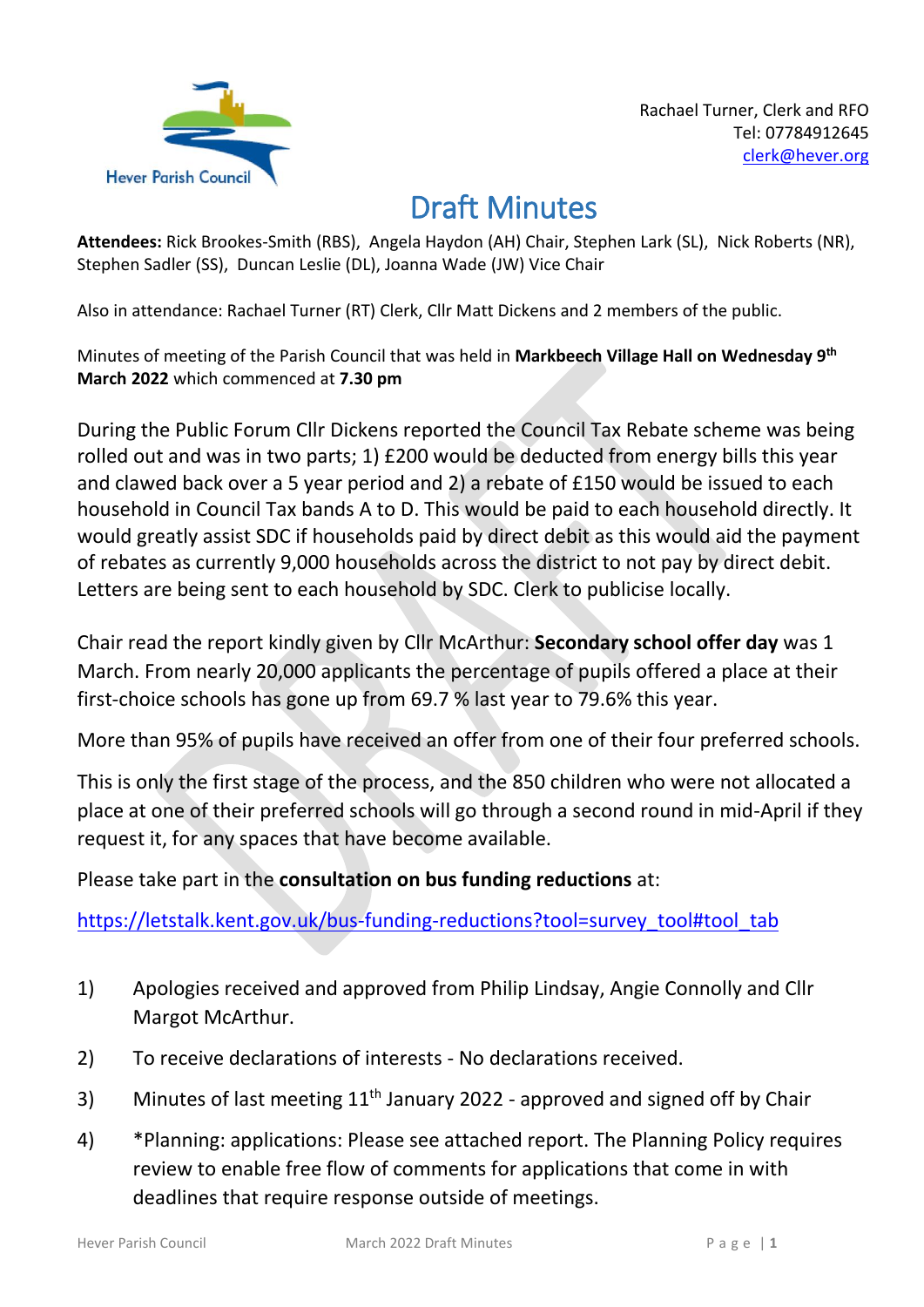#### **Wednesday 9th March 2022**

#### **Items for consideration and resolution**

#### 5) Committee reports

a) Gatwick – no report this time

b) Pond – Four Elms Pond purchase completed which was made possible through the generosity of local residents of the Parish. The pond will be maintained, for and on behalf of the community, by HPC and is an asset to be enjoyed by all for years to come. HPC would like to extend much gratitude for the generous donations that have made this venture possible. It was ratified and approved that the balance of £11,761.80 is to be transferred from the main HPC account to the new Pond Account. A further invoice is to follow for £55 for indemnity. A Pond Warden is yet to be appointed and will be discussed at the Pond Committee Meeting.

c) Highways Improvement Plan (HIP) – HPC has resubmitted the HIP including concerns raised regarding the junction at Roodlands/Bough Beech Road where the current speed limit is 60 miles per hour. To improve safety, it has been suggested the 30 miles per hour zone is extended further along so the national speed limit starts outside of the built up area of the village. KCC has acknowledged receipt of the revised plan and will review it.

#### 6) Finance

a) Bank reconciliation prepared by the RFO, for approval by all and signed by member of FEC (SL). Ratified, approved and signed by SL. b) To resolve to approve for payment items of expenditure to include ratification of items made between meetings. (ALL). Ratified and approved.

- 7) Vacancy of the office of Councillor to discuss Co-Option. Following the notification of vacancy, SDC confirmed that no election was required and HPC are now allowed to Co-Opt a new Councillor. This was approved. The vacancy will be advertised and interested candidates invited to come along to meet Councillors. A member of the public was present at the meeting and expressed their interest in applying when the vacancy is advertised.
- 8) Residential Energy Improvement Grants to provide various energy efficiency measures to 50 local homes in the SDC area – to discuss. Philp Jackson was present at the meeting and was invited to give information on the project he is involved in that has 350k of grant funding available for homes that fall within a certain criteria.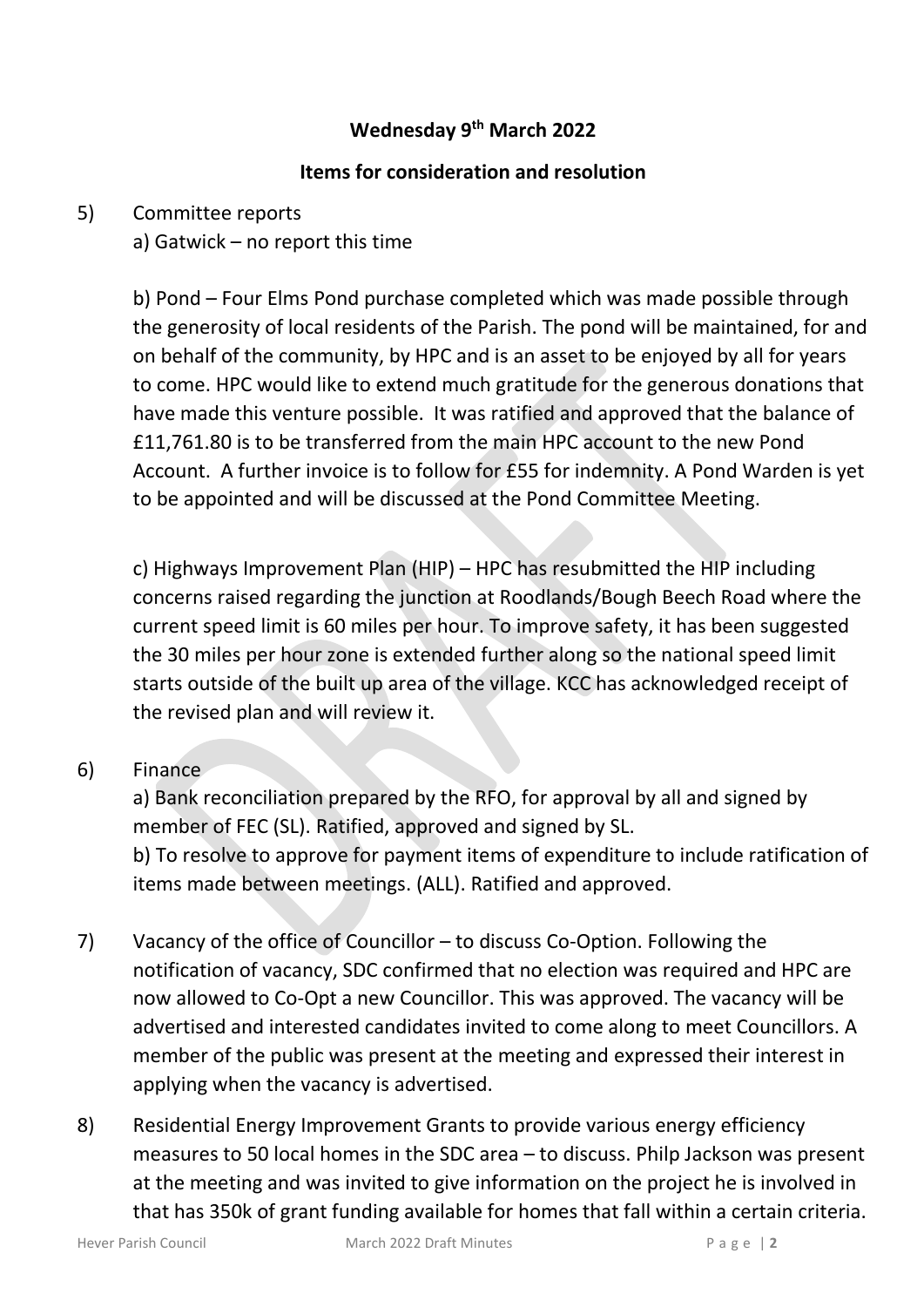These homes will be written to direct in the next few weeks. More information to follow and no action required at present.

- 9) Jubilee Celebrations 2nd June 2022 at Hever Castle resolve to approve Grant Application and publicity (Leaflet drop). Grant Application of £1,000 to support the community celebrations was approved. Clerk to review the Jubilee Celebration invite and create a Parish Assembly invite. These will be distributed to the local parish together next month.
- 10) \*Grant Applications Hever Village application for £57 for battery operated fairy lights – Approved and HRA – Jubilee Celebrations - £1,000 – Approved.
- 11) CIL Infrastructure Levy spend. £280 for R Bennett to do repairs to footpath at Hever Church – approved.
- 12) Footpath repair funding (MM) defer to next meeting.
- 13) Family Fun Day provisionally booked Monday 8th August 10.00 2.00 at Four Elms. Clerk has booked Four Elms Parish Rooms for provision of facilities for the event. Clerk to ask School PTA if they would like to provide refreshments. A donation of £50 for the use of the Parish Rooms was approved.
- 14) \*Equality Policy resolve to adopt. Ratified and approved. Clerk to upload Policy to website.
- 15) Community Litter Pick SDC are supporting this event from 25/3 to 10/4 and will collect bags afterwards. Community Litter Picks arranged for: Four Elms Village Hall - Saturday 9<sup>th</sup> April at 9.30 am, Markbeech Village Hall – Saturday 9<sup>th</sup> April at 2.00 pm, Hever Village Hall 9.00 am Friday 15<sup>th</sup> April.
- 16) Parish Assembly Thursday 26th May. Ideas for speakers? Clerk has contacted GP Surgery and MP. It was suggested the PCSO and information on the new Hever Village Hall would make an informative and interesting event.
- 17) AGM Tuesday 10th May
- 18) To receive report from Clerk outlining any actions taken since the previous meeting and any other updates.

a) Precept request submitted for £50,000. SDC have confirmed receipt

b) Banking Update – Clerk has been added to Mandate and address update for correspondence is finally completed. The change of registered address is yet to be done. Clerk has applied for online banking. The new Pond Account has been set up.

c) Nat West banking complaint – CD followed up resulting in £200 from bank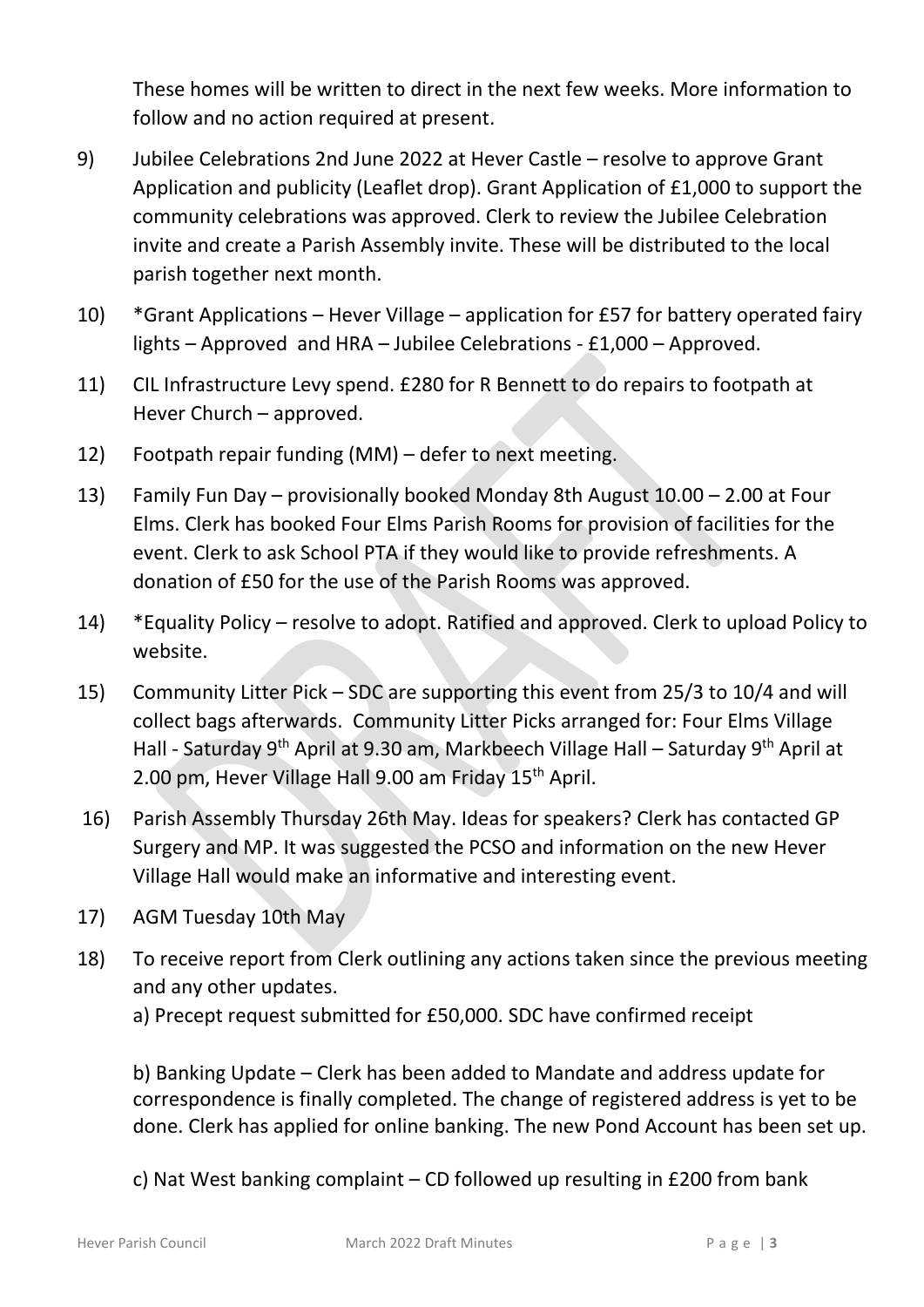d) Estimate received for footpath repairs in Hever churchyard from R. Bennett for £280. Approved as CIL.

e) Contain Outbreak Management Fund – Clerk has applied for funding towards the costs of the Coronavirus grants given to Hever and Four Elms Schools plus other related COVID costs (field matting and Zoom costs totalling £1926.34). Maximum grant allocated will be £1008. Will hear outcome within 6 weeks.

f) Storm Eunice – fallen branch across the footpath and into the school grounds. The tree is on the boundary of Hever Parish Field. The owner of the adjoining field kindly arranged for works to remove the branch and make safe. It has been reported a further branch is hanging down and the owner of the adjoining field is having it looked at. It was also noted that three weeks on, some residents continue to be without phone or broadband since the storm.

19) Items for information only and correspondence a) Bulk refuse freighter – failed to arrive due to storms the day before. New date is Saturday 26<sup>th</sup> March. Clerk to publicise.

b) Clerk delivered a card of thanks to Karen at Four Elms for supplying the electricity for the Christmas tree lights.

c) Swathe and Visibility Cuts - KCC has reviewed the process to take into account safety as priority and biodiversity. Roads have been classified as a 1,2 or a 3. 1 being highest safety priority. The roads within the Parish are graded 1 or 2. They have also recommended different cutting times to allow growth and pollination and are looking to support two cuts rather than 1 plus 3 visibility cuts. This should mean the allowance HPC receives (as per cut) should be greater than previously (rate tbc shortly from KCC) which will go towards the shortfall between the cost of the cutting and the allowance HPC receives.

With the group we are looking at swathe & visibility cuts at the end of April/beginning of May and then again at end of September/beginning of October plus a visibility cut at the end of July.

d) The recent roadworks that led to closure of the main Hartfield Road caused traffic to take detours around the narrow back lanes that were not suitable for the increased traffic or the heavy vehicles that used them. This has resulted in much damage to the verges in New House Farm Lane. HPC is to request that there is some restoration work done and, in the future if diversions are required, to improve planning and provide clearer diversion signage.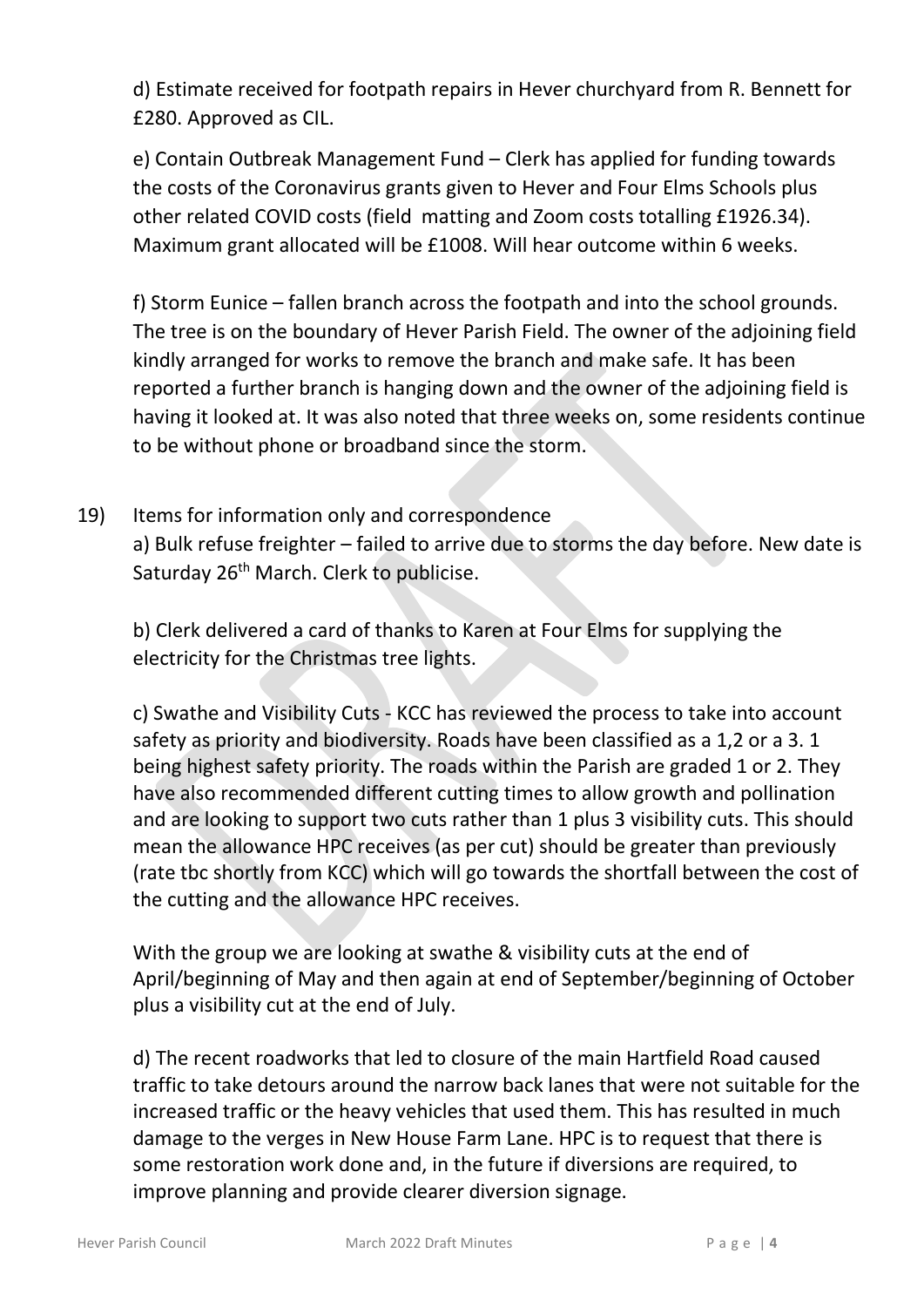- 20) Items for noting or inclusion on future agenda at the discretion of the Chairman.
	- a) Planning Policy
- 9.15 pm meeting closed.
- Date of next meeting Tuesday 10<sup>th</sup> May 2022 (AGM)

2022 HPC meetings 7pm Planning 7.30pm Full Council meetings

### **Meeting dates/times can be subject to change, please always check Hever.org website for next meeting date/Agenda.**

- Tuesday 10/5/22 AGM Four Elms Village Hall
- Thursday 26/5/22 Annual Parish Assembly Hever Village Hall 7.00 pm
- Tuesday 5/7/22 Four Elms Village Hall
- Tuesday 13/9/22 Hever Village Hall
- Thursday 10/11/22 Markbeech Village Hall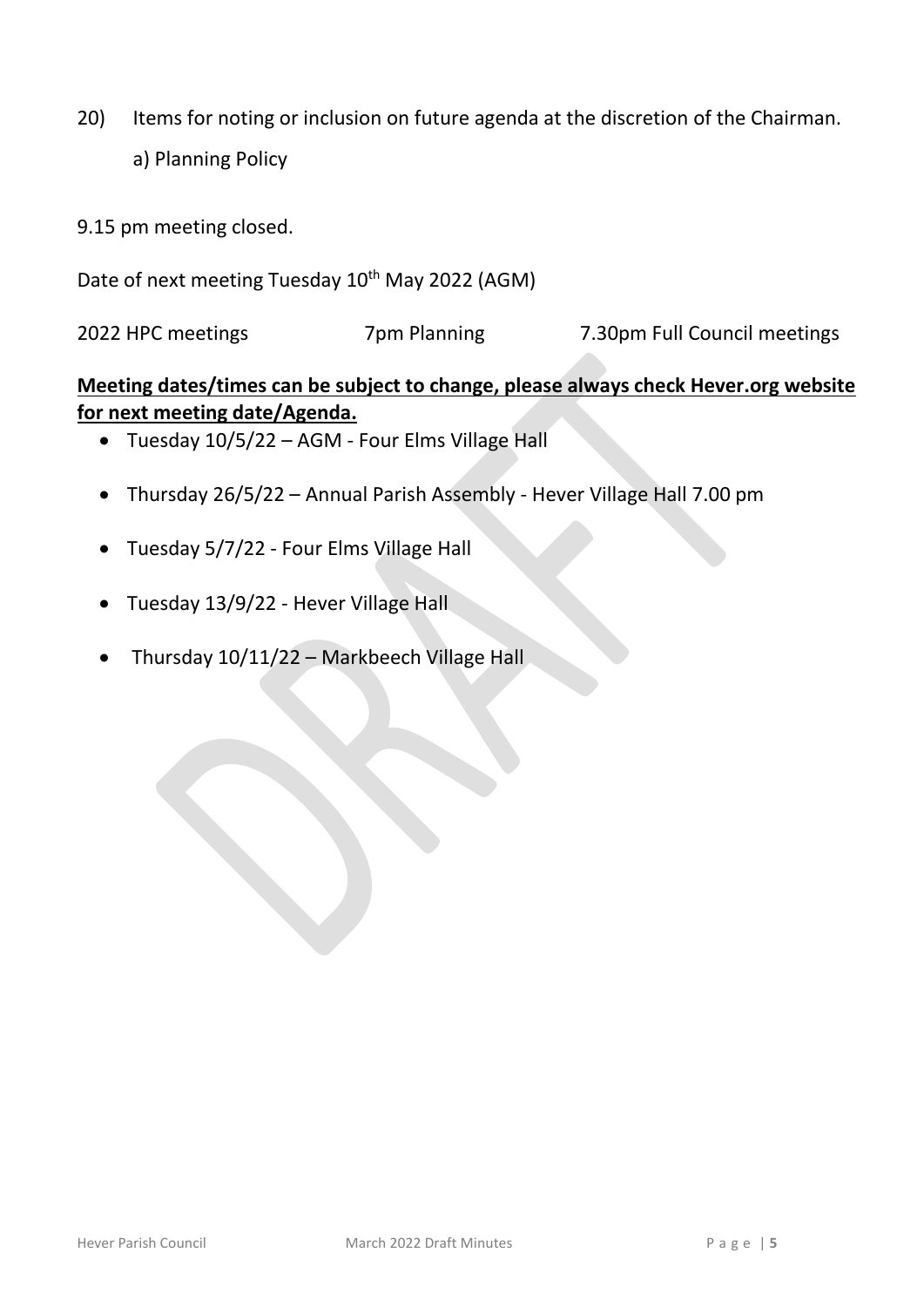| <b>Hever Parish Council Meeting</b>                                          |              |           |
|------------------------------------------------------------------------------|--------------|-----------|
| Finance update 9th March 2022 meeting. Sent to all Councillors for approval. |              |           |
| Witnessed and signed by member of Finance and Employment committee           |              |           |
|                                                                              |              |           |
| <b>BANK RECONCILIATION</b>                                                   |              |           |
| Opening balance 16th December 21                                             | £            | 50,604.50 |
| Receipts - Precept                                                           | f            |           |
| Receipts - Other NatWest compensation                                        | f            | 200.00    |
| Receipts - Pond account donations                                            | f            | 500.00    |
| Payments                                                                     | £            | 4,929.93  |
| Balance 15 February 22 as per bank statement                                 | £            | 46,374.57 |
| Less Pond account donations                                                  | f            | 20,495.00 |
| <b>Adjusted bank balance</b>                                                 | $\mathbf{f}$ | 25,879.57 |
|                                                                              |              |           |
| Receipts 16/12/21 - 15/2/22                                                  |              |           |
| Pond donation                                                                | f            | 500.00    |
| Nat West compensation                                                        | $\mathbf{f}$ | 200.00    |
| <b>Total Receipts in period</b>                                              | $\mathbf{f}$ | 700.00    |

|                         | to whom                                       | particulars of payment                            | <b>Payments</b>               |              | <b>Balance</b> |   | Payment  |
|-------------------------|-----------------------------------------------|---------------------------------------------------|-------------------------------|--------------|----------------|---|----------|
|                         | paid/received                                 |                                                   | in                            |              |                |   | amount   |
| Date                    | from                                          |                                                   | (receipts)                    |              |                |   |          |
|                         | 01/01/2022 Four Elms Village Clerk interviews |                                                   | £                             | £            | 50,604.50      | £ | 31.50    |
| 01/01/2022 CMD          |                                               | Staff costs Dec                                   | £                             | £            | 50,573.00      | £ | 920.80   |
| 01/01/2022 C Divall     |                                               | Office costs & mileage Dec                        | £                             | £            | 49,652.20      | £ | 63.15    |
|                         |                                               | 03/01/2022 Kent Pension Fund CMD Pension Dec      | £                             | £            | 49,589.05      | £ | 291.60   |
| 10/01/2022 S Sadler     |                                               | RICS membership                                   | f                             | £            | 49,297.45      | £ | 53.90    |
| 10/01/2022              |                                               | Pond ac donation                                  | £500.00                       | £            | 49,243.55      | £ |          |
| 12/01/2022 HMRC         |                                               | CMd Tax, NIC Dec                                  | £                             | $\mathbf{f}$ | 49,743.55      | £ | 213.20   |
|                         | 12/01/2022 Bobby Groves                       | Caretaker works across parish                     | £                             | £            | 49,530.35      | £ | 255.00   |
| 13/01/2022 Streetlights |                                               | Repair to streetlight                             | £<br>$\frac{1}{2}$            | £            | 49,275.35      | £ | 117.30   |
| 26/01/2022 C Divall     |                                               | Staff costs & extra hours Jan                     | £                             | £            | 49,158.05      | £ | 1,603.07 |
| 26/01/2022 C Divall     |                                               | Office costs & Mileage Jan                        | £                             | £            | 47,554.98      | £ | 75.75    |
|                         | 26/01/2022 Kent Pension Fund CMD Pension      |                                                   |                               | $\mathbf{f}$ | 47,479.23      | £ | 552.22   |
| 27/01/2022 Nat West     |                                               | Compensation for poor service                     | 200.00                        | £            | 46,927.01      |   |          |
|                         |                                               | 09/02/2022 Hever Village Hall HPC Meeting 11/1/22 | £<br>$\overline{\phantom{a}}$ | £            | 47,127.01      | £ | 25.00    |
| 12/02/2022 HMRC         |                                               | CMD Tax, NIC Jan 22                               | £                             | £            | 47,102.01      | £ | 544.44   |
| 14/02/2022 R Turner     |                                               | SLCC Membership and joining fee RT                | £                             | £            | 46,557.57      | £ | 183.00   |
|                         |                                               | <b>Totals</b>                                     | £700.00                       | £            | 46,374.57      | £ | 4,929.93 |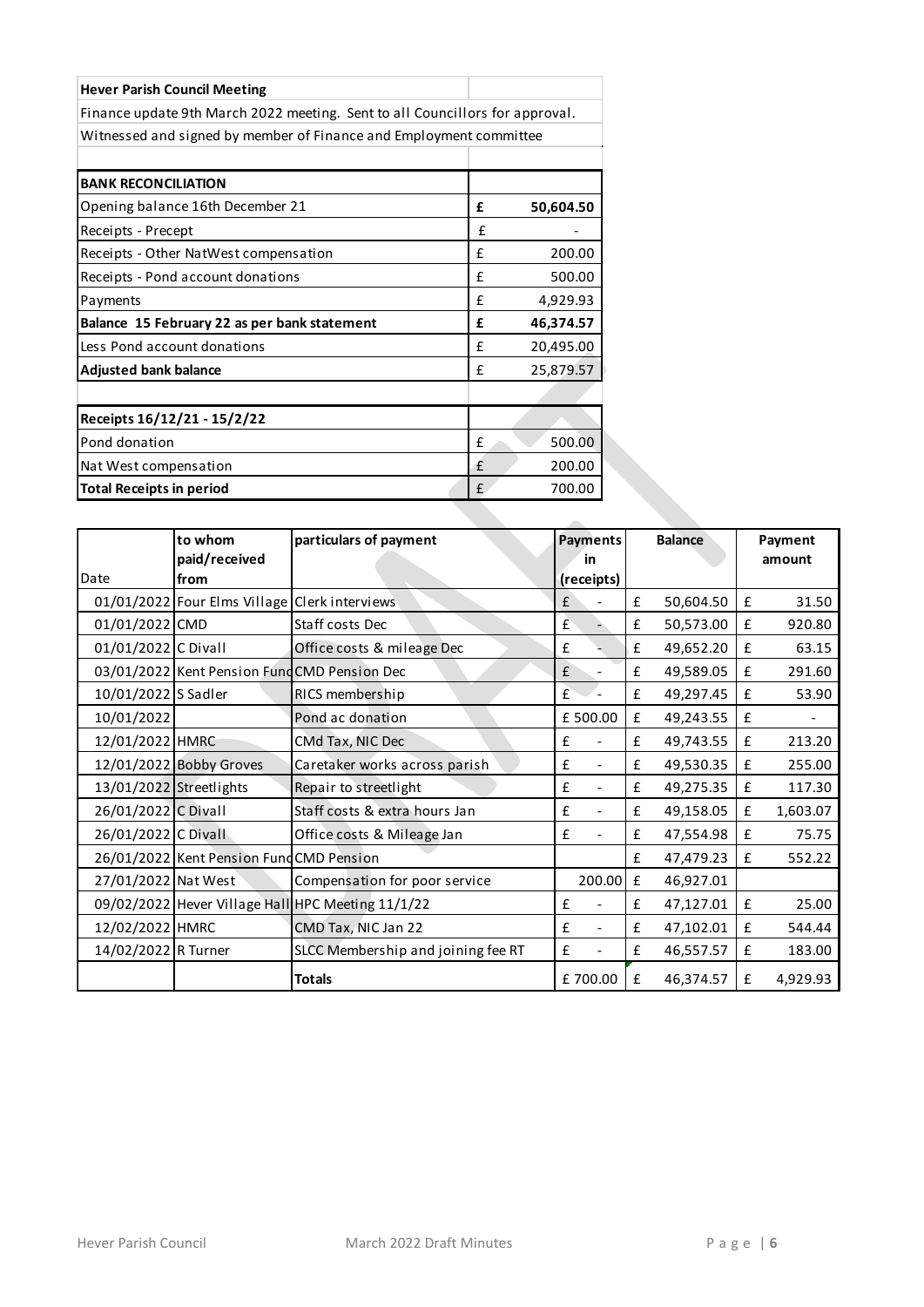# **HEVER PARISH COUNCIL PLANNING COMMITTEE** –

9<sup>th</sup> March 2022, Markbeech Village Hall, 7pm

*Please note*: Sevenoaks District Council (www.sevenoaks.gov.uk) is the planning authority. HPC is a consultee on some applications. Any member of the public can comment directly to SDC on a planning application.

See:<http://hever.org/what-powers-does-hever-parish-council-have-in-planning-applications> HPC Councillors have the responsibility as individual committee members to have studied application documents prior to the meeting to enable input and worthwhile discussion to form a consensus.

Minutes will be recorded as decisions / comments submitted to SDC.

If a Councillor has declared an interest in an item on the agenda, they will be placed in the waiting room for the duration of the agenda item. Once the item has been concluded, they will be re-admitted. Hever Parish Council choose to have a public forum (at the beginning of every Agenda) as the parish council hugely value residents' views and opinions.

**CURRENT PLANNING** – To consider the applications and to resolve to agree recommendations. A list of recent applications (received since the previous meeting) is provided separately. Any planning notifications received between Agenda issue and meeting day may be considered.

**PLANNING NOTIFICATIONS** To note the decisions from SDC or the Planning Inspectorate. A list of notifications (received since the previous meeting) is provided separately on request or can be found on SDC website.

| JUL WLUJILL. |                     |                                                                        |
|--------------|---------------------|------------------------------------------------------------------------|
| 21/04203/L   | <b>Medhurst Row</b> | Development: Refurbishment works to reinstate agricultural barn        |
| <b>BCALT</b> | Farm Prettymans     |                                                                        |
|              | Lane Edenbridge     | Deadline: 14th Mar 2022                                                |
|              | Kent TN8 6LX        | Application supported however, given the various proposed              |
|              |                     | building operations, together with the narrow nature of Prettymans     |
|              |                     | Lane and close proximity of the subject property to an unregulated     |
|              |                     | railway crossing, it is suggested that SDC impose a condition prior to |
|              |                     | any works commencing on site that a comprehensive construction         |
|              |                     | management plan be approved.                                           |
|              |                     |                                                                        |
| 21/04202/F   | <b>Medhurst Row</b> | Development: Refurbishment works to agricultural barn.                 |
| UL           | Farm Prettymans     |                                                                        |
|              | Lane Edenbridge     | Deadline: 14th Mar 2022                                                |
|              | Kent TN8 6LX        | Application supported however, given the various proposed              |
|              |                     | building operations, together with the narrow nature of Prettymans     |
|              |                     | Lane and close proximity of the subject property to an unregulated     |
|              |                     | railway crossing, it is suggested that SDC impose a condition prior to |
|              |                     | any works commencing on site that a comprehensive construction         |
|              |                     | management plan be approved                                            |
| 22/00514/    | Little Warren       | Development: Minor material amendment to 20/00608/MMA                  |
| <b>MMA</b>   | <b>House Hever</b>  | related to 19/02198/HOUSE to erect two-storey rear extension,          |
|              | Lane Hever          | single storey side extension with associated replacement               |
|              | Edenbridge Kent     | windows, doors, external works and associated landscaping.             |
|              | TN87ET              |                                                                        |
|              |                     | Deadline: 22nd Mar 2022                                                |
|              |                     | Comments: This was a material amendment for planning permission that   |
|              |                     | had already been granted.                                              |
|              |                     | No objection from HPC                                                  |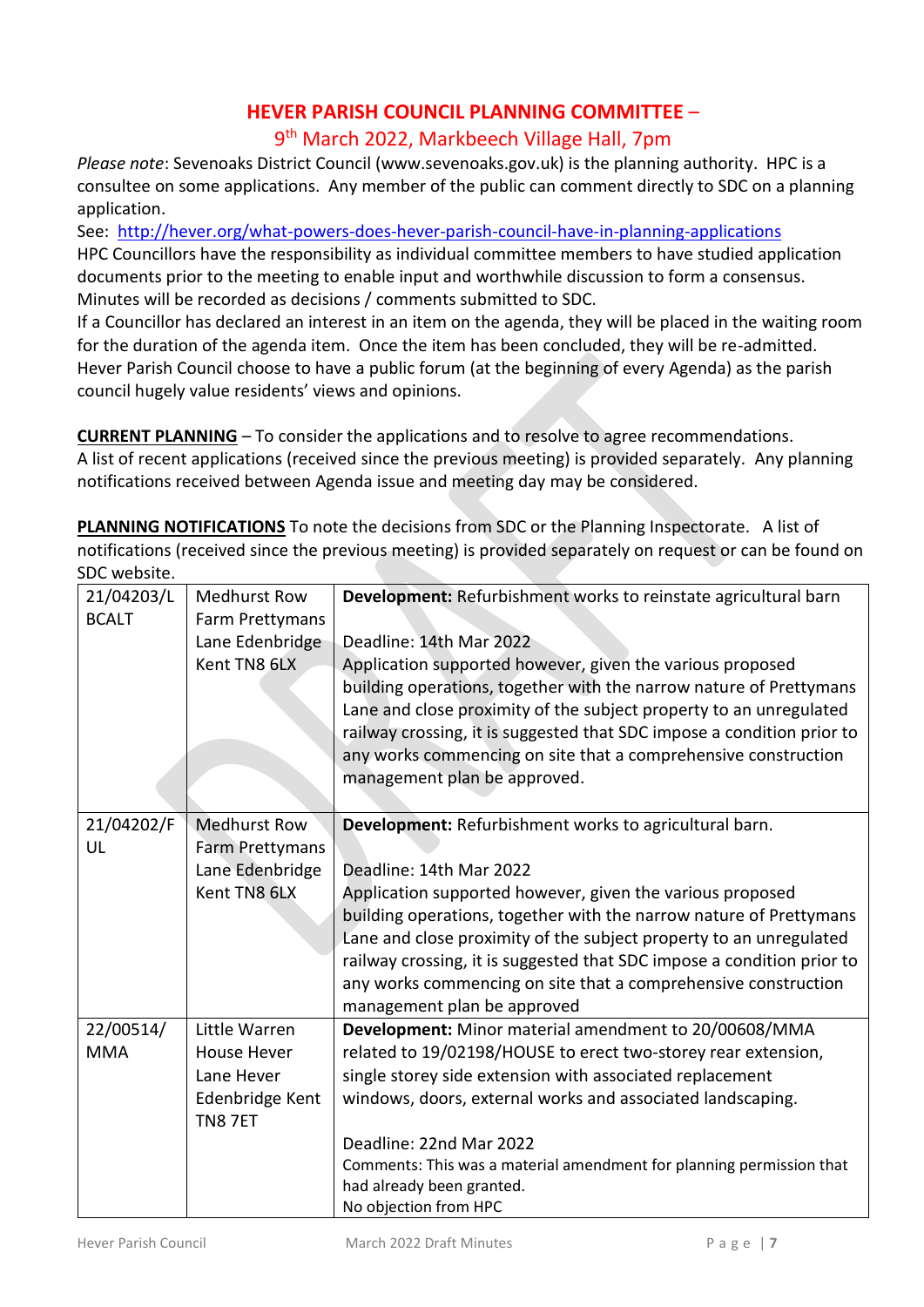| 22/00515/L   | Little Warren   | <b>Development:</b> Two-storey rear extension, single storey side                                 |
|--------------|-----------------|---------------------------------------------------------------------------------------------------|
| <b>BCALT</b> | House Hever     | extension with associated                                                                         |
|              | Lane Hever      | replacement windows, doors, external works and associated                                         |
|              | Edenbridge Kent | landscaping.                                                                                      |
|              | TN87ET          | Deadline: 22nd Mar 2022                                                                           |
|              |                 | Comments: This was a material amendment for planning permission that<br>had already been granted. |
|              |                 | No objection from HPC                                                                             |

#### **SINCE THE LAST MEETING THE PLANNING COMMITTEE HAS CONSIDERED THE FOLLOWING APPLICATIONS:**

| 21/04196/<br><b>HOUSE</b>  | <b>Medhurst Row</b><br>Farm<br>Prettymans<br>Lane<br>Edenbridge Kent<br>TN8 6LX | Raise roof of the rear addition to accommodate new bathroom to the<br>first floor and internal alterations to the main house. Conversion of<br>existing detached laundry room to provide new home office to serve<br>main house.<br><b>HPC Response submitted:</b><br>Hever Parish Council has no objection to this application, however we<br>have the following comments:<br>Access to this property is unusual. The only point of entrance/exit for |
|----------------------------|---------------------------------------------------------------------------------|--------------------------------------------------------------------------------------------------------------------------------------------------------------------------------------------------------------------------------------------------------------------------------------------------------------------------------------------------------------------------------------------------------------------------------------------------------|
|                            |                                                                                 | vehicular and foot access is along Prettymans lane, via a level crossing<br>over the railway line. The approach and exit on either side of the<br>railway line is particularly steep and could result in large vehicles<br>becoming grounded (the axel of the lorry touches the below tarmac<br>and becomes stuck). Although unlikely, envisage a situation where a<br>cement lorry becomes grounded in the path of an oncoming train.                 |
|                            |                                                                                 | Heavy construction equipment and building materials will have to be<br>extremely vigilant crossing this railway line. Vehicles will have to be of<br>a short-wheel base in order to negotiate the steep approach/exit to<br>the level crossing and not too heavy to cause damage to the railway<br>lines on this rarely used crossing.                                                                                                                 |
| 22/00078/<br><b>LBCALT</b> | <b>Furnace House</b><br>Farm Roodlands<br>Lane Four Elms<br>Edenbridge Kent     | Repair to timber post on south-east corner of farmhouse and re<br>pointing of brickwork with lime mortar.<br><b>HPC Response submitted:</b>                                                                                                                                                                                                                                                                                                            |
|                            | TN8 6PE                                                                         | Just to confirm, Hever Parish Council supports this application.                                                                                                                                                                                                                                                                                                                                                                                       |
| 21/04263/<br><b>HOUSE</b>  | Harewood<br>Uckfield Lane<br>Hever<br>Edenbridge Kent                           | Extension to rear, new interior layout and roofline alterations.<br>We have received the above application and would welcome your<br>views on the proposals.                                                                                                                                                                                                                                                                                           |
|                            | <b>TN8 7LR</b>                                                                  | HPC Response submitted: Hever Parish Council have reviewed<br>application 21/04263/HOUSE for Harewood, Uckfield Lane Hever                                                                                                                                                                                                                                                                                                                             |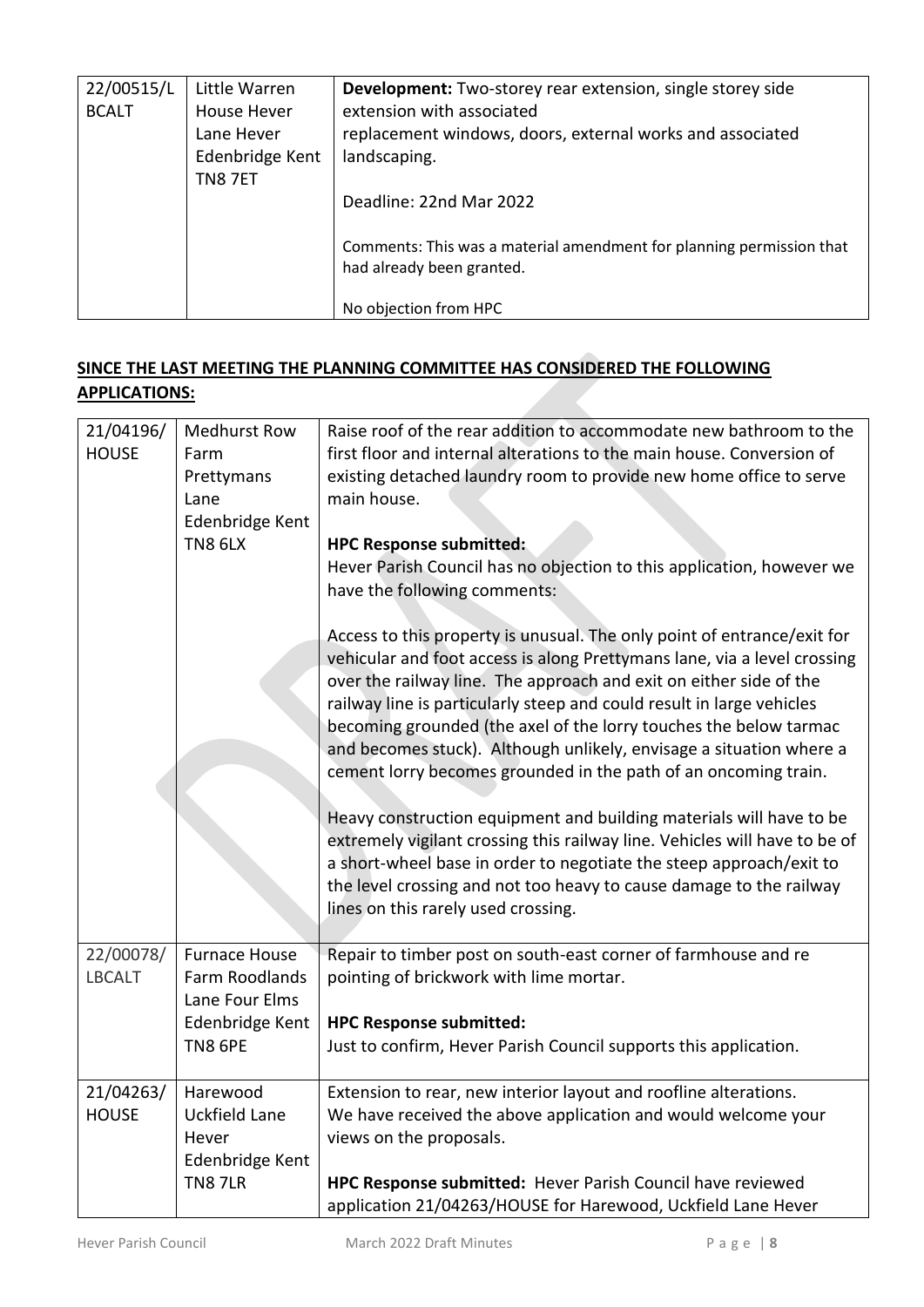|                       |                                    | Edenbridge Kent TN8 7LR and assuming size of proposal is within<br>ANOB requirements HPC have no objection.                                                                                                                                |
|-----------------------|------------------------------------|--------------------------------------------------------------------------------------------------------------------------------------------------------------------------------------------------------------------------------------------|
| 21/03210/             | The Elms                           | Enlarged external canopy to exercise studio to provide safe                                                                                                                                                                                |
| <b>FUL</b><br>AMENDED | Nursery Bough<br><b>Beech Road</b> | distance exercise. Change of hours operating hours for exercise                                                                                                                                                                            |
| <b>CONSULT</b>        | <b>Four Elms</b>                   | studio. Removal of green house and poly tunnels. This application has<br>now been amended, and a summary of the main changes are set out                                                                                                   |
| <b>ATION</b>          |                                    | below;                                                                                                                                                                                                                                     |
|                       |                                    | Visibility splays have been provided by the applicant following the<br>initial comments from KCC Highways. Any comments you made on<br>the original submission will be considered when the decision is made<br>on the amended application. |
|                       |                                    | <b>HPC Response submitted:</b>                                                                                                                                                                                                             |
|                       |                                    | HPC has reviewed the latest information with respect to                                                                                                                                                                                    |
|                       |                                    | 21/03210/FUL. We note that the current hours of operation, which                                                                                                                                                                           |
|                       |                                    | have already been approved, have not been extended, instead a<br>request has been made to move to 7.00 - 20.00, with the first two                                                                                                         |
|                       |                                    | hours of the day only being utilised for indoor personnel sessions. If                                                                                                                                                                     |
|                       |                                    | written as a condition of operation, HPC would support this change.                                                                                                                                                                        |
|                       |                                    | We note the most recent responses from KCC Highways and the                                                                                                                                                                                |
|                       |                                    | Environmental Protection team and concur with their findings.                                                                                                                                                                              |
|                       |                                    | <b>Application Granted</b>                                                                                                                                                                                                                 |
| Proposed              |                                    | Highways Act 1980 - Section 119                                                                                                                                                                                                            |
| diversion             |                                    | <b>Kent County Council</b>                                                                                                                                                                                                                 |
| of Public             |                                    | Proposed diversion of Public Footpath SR577 (part) Edenbridge and                                                                                                                                                                          |
| Footpath              |                                    | <b>Hever</b>                                                                                                                                                                                                                               |
| <b>SR577</b>          |                                    |                                                                                                                                                                                                                                            |
| (part)<br>Edenbridg   |                                    | Forwarded to Cllrs 26/1<br>Deadline 25/2/22                                                                                                                                                                                                |
| e and                 |                                    |                                                                                                                                                                                                                                            |
| Hever                 |                                    |                                                                                                                                                                                                                                            |
|                       |                                    |                                                                                                                                                                                                                                            |
| 21/03842/             | The Bower                          | Development: Works to enclosed walls of outbuilding within curtilage                                                                                                                                                                       |
| <b>HOUSE</b>          | Farmhouse<br><b>Hever Road</b>     | of dwelling used for purposes incidental to the house - Reworded: To<br>enclose walls of oak framed gazebo with oak cladding, for use as                                                                                                   |
|                       | Edenbridge                         | home office and fishing lodge, adjacent to fishing lake.                                                                                                                                                                                   |
|                       | <b>KENT TN8 7LE</b>                |                                                                                                                                                                                                                                            |
|                       |                                    | Deadline 8/3                                                                                                                                                                                                                               |
|                       |                                    | <b>HPC Response submitted:</b>                                                                                                                                                                                                             |
|                       |                                    | No objection to the granting of retrospective permission SUBJECT TO<br>requirement to include suitable planning conditions restricting                                                                                                     |
|                       |                                    | number of visitors for TO ANY INDIVIDUAL recreational entertaining                                                                                                                                                                         |
|                       |                                    | EVENT within and surrounding the enclosed gazebo incidental to the                                                                                                                                                                         |
|                       |                                    | enjoyment of the existing dwelling and gardens to ensure the amenity                                                                                                                                                                       |
|                       |                                    | of surrounding residential properties is maintained AT ALL TIMES.                                                                                                                                                                          |